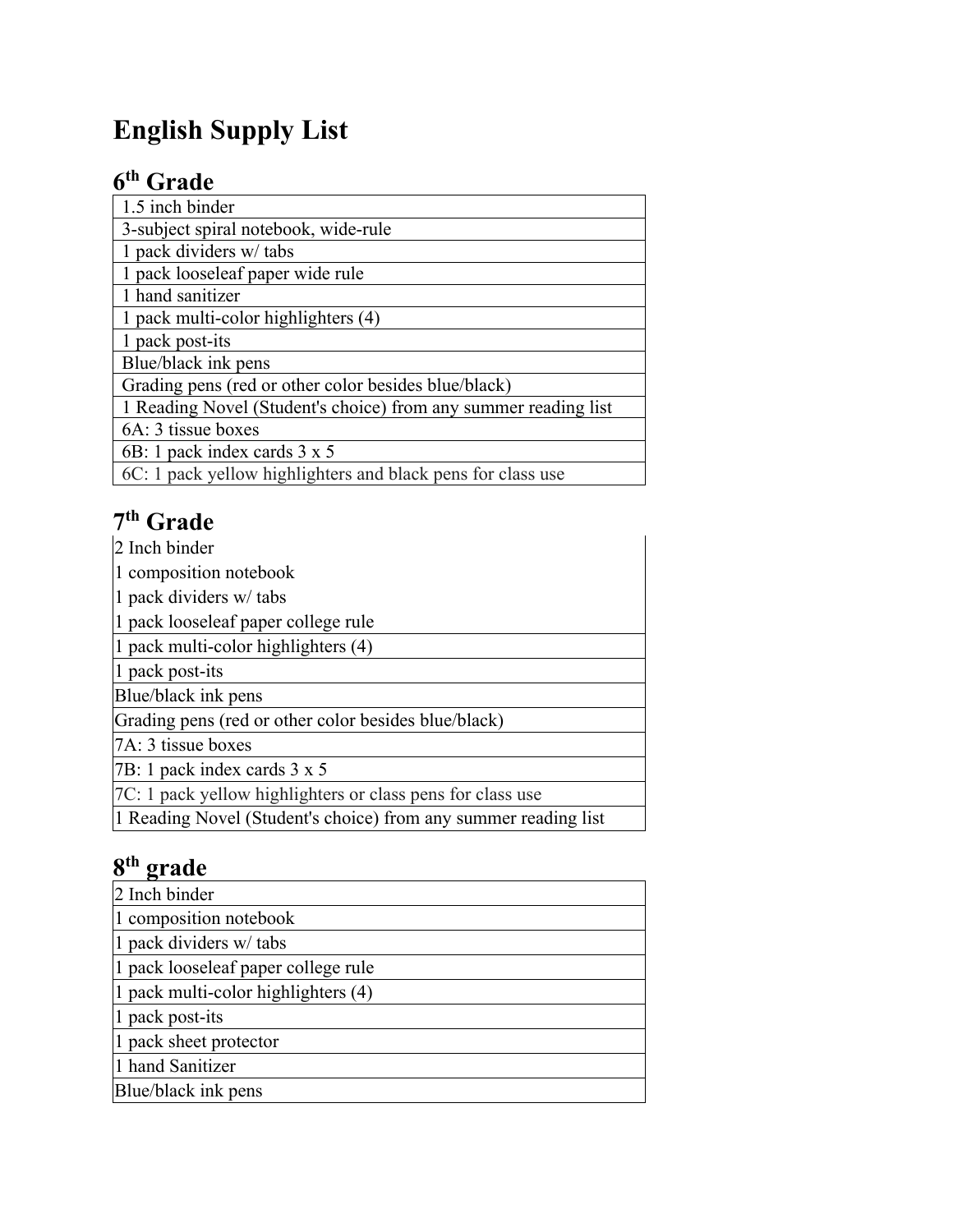Grading pens (red or other color besides blue/black)

8A: 2 tissue boxes

8B: 1 pack index cards 3 x 5

8C: 1 pack yellow highlighters or class pens for class use

1 Reading Novel (Student's choice) from any summer reading list

#### **Quran/Islamic Studies 6th, 7th , 8th**

| 2 subject notebook                  |
|-------------------------------------|
| Pencils                             |
| Multi-color highlighter             |
| 1 inch binder                       |
| Erasers                             |
| Sanitizer, tissues and Clorox wipes |
| 2 glue sheets                       |
| Color pencils                       |
| Scissors                            |
| White paper protection sheet        |

#### **Visual Art 6th, 7th , 8th**

| Mixed Media Pad (Sketchbook) 9" x 12"             |
|---------------------------------------------------|
| Round brushes size 6, 8, 12                       |
| 1 large elmer's glue stick                        |
| 2 black sharpie markers                           |
| 1 small pencil sharpener                          |
| 2 small erasers                                   |
| Pouch or container to hold supplies               |
| $5 \#2$ pencils                                   |
| $6th$ grade: 1 box of wipes                       |
| $7th$ grade: 1 box of tissues                     |
| 8 <sup>th</sup> grade: 1 bottle of hand sanitizer |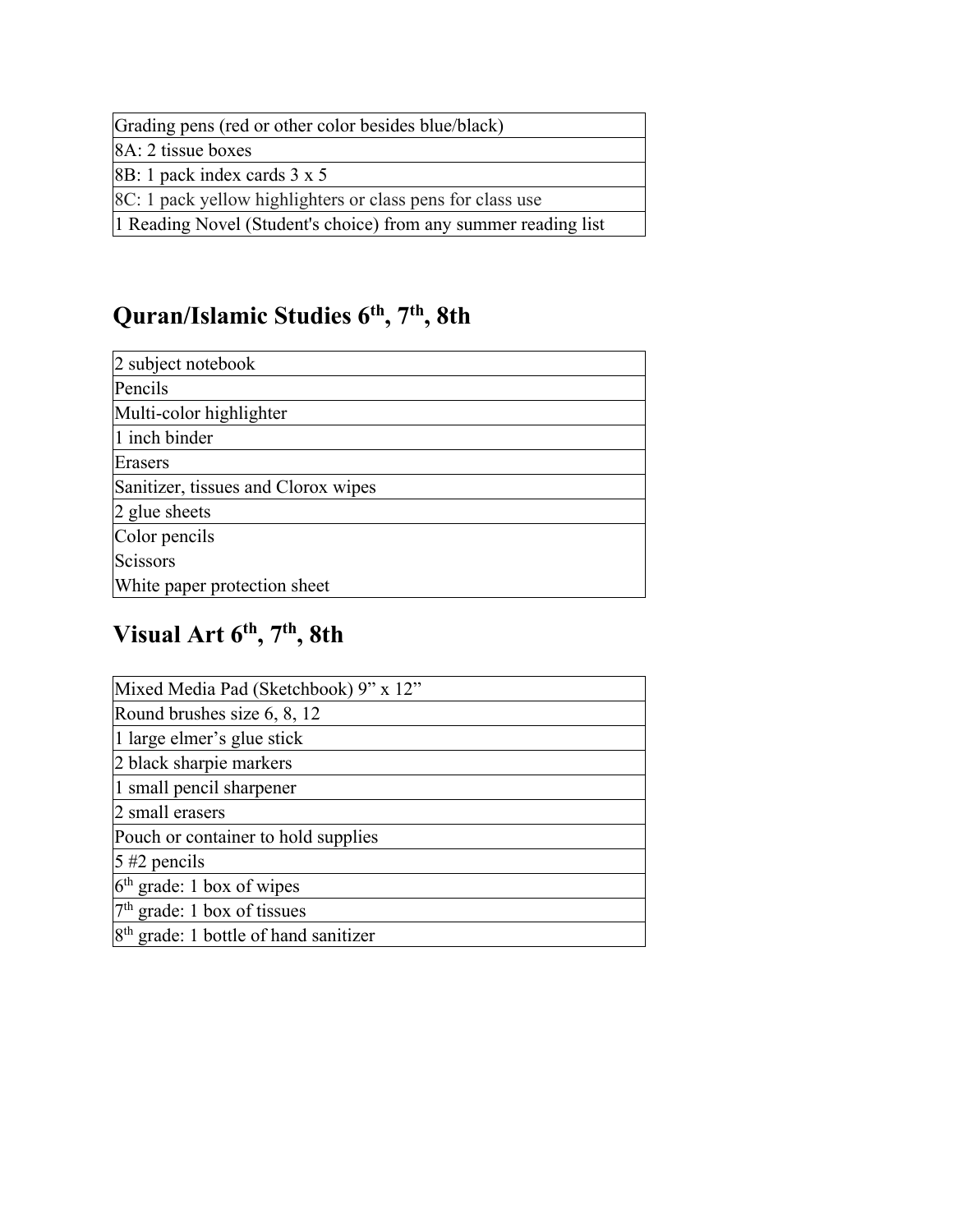## **Science, 6th grade – Ms. Sumaira**

| 3 subject notebook (2) |
|------------------------|
|                        |
| Index cards            |
| Construction paper     |
|                        |
| Ruler                  |
| Scissors               |
| Gluestick              |
| play dough             |
| Hand sanitizer/wipes   |

# **Science – 7th, 8th Dr. Nikpour**

| 2 composition notebooks           |
|-----------------------------------|
| 2 red pens                        |
| 2 black pens                      |
| $6 \#2$ pencils                   |
| One set of color sharpies         |
| 2 yellow highlighters             |
| 4 color play dough                |
| Ruler with both cm & inch         |
| 1 clorox wipes                    |
| 1 large box of tissues            |
| 1 medium bottle of hand sanitizer |
| 2 glue sticks                     |
| 1 mini stapler                    |

# **Social Studies 6th – Ms. Nydia Hernandez**

| $1\frac{1}{2}$ inch white binder with clear overlay |
|-----------------------------------------------------|
| 7 dividers                                          |
| Large WHITE construction paper $(12x18)$            |
| Highlighters                                        |
| Pens/pencils                                        |
| Clorox wipes                                        |
| Hand sanitizer                                      |
| 12 count Crayola Colored Pencils                    |
| 2 glue sticks                                       |
| 1 mini stapler                                      |